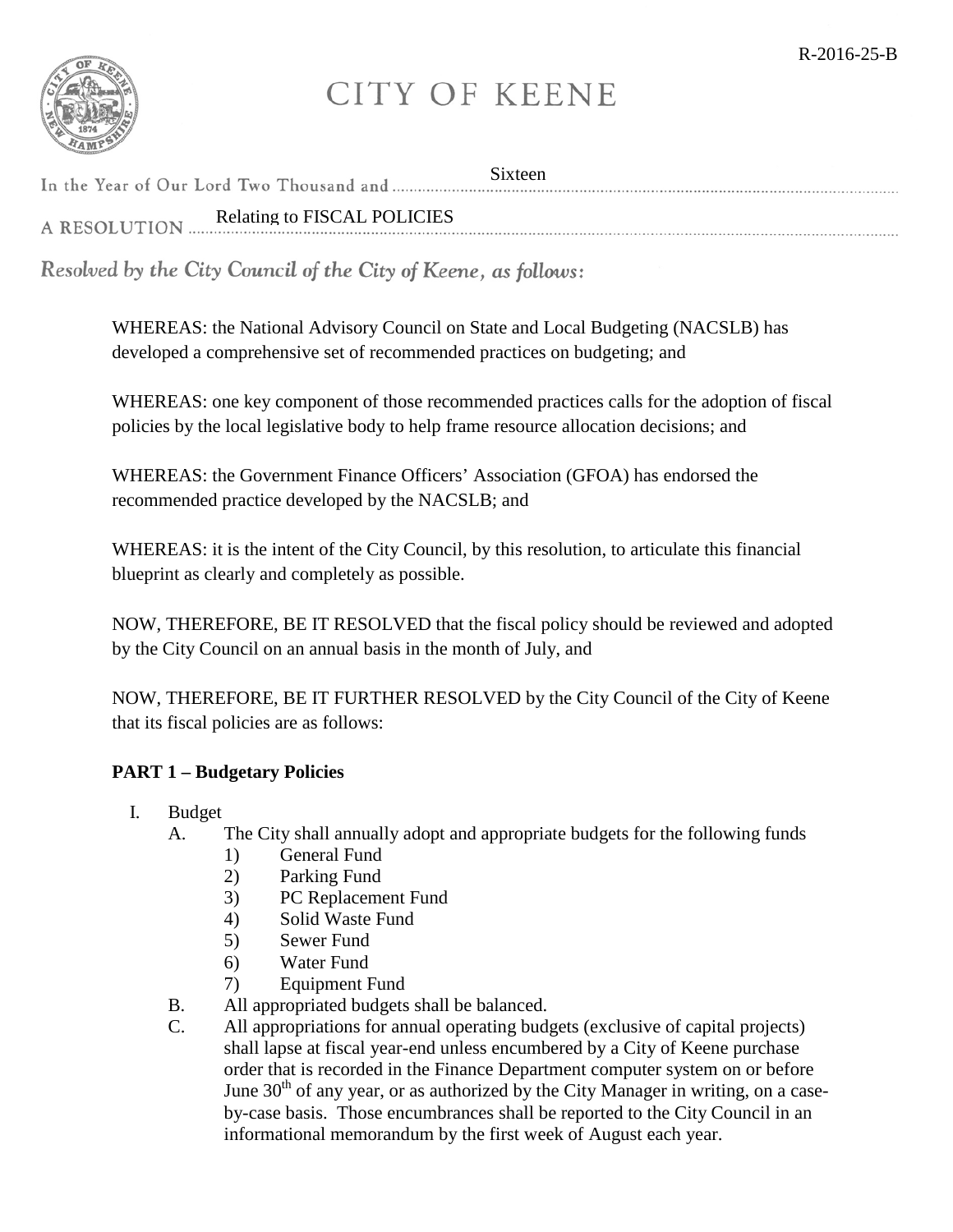- D. The budget document shall provide multi-year projections of revenues and expenditures/expenses including property taxes and utility (water and sewer) rates.
- E. The budget will take into consideration the City's Policies on unassigned Fund Balance at the end of June,
- F. The City of Keene will contain its General Fund debt service and current revenue capital outlay appropriations, on a five (5) year average, at or less than fifteen percent (15%) of the General Fund operating budget.
- G. Upon completion of any project, any residual funds shall be returned to the fund that provided the original appropriation.
- H. Property Taxes.
	- 1) The City shall limit its property tax revenue increases to a rolling three (3) year average of the Boston CPI, (as of June  $30<sup>th</sup>$ ) net of expenditures required by law, and debt service payments. The City chooses to utilize the CPI, not because it reflects inflation in the City's costs, but because it reflects the overall inflation in what citizens purchase. This manages City spending such that increases in a citizen's tax bill are in line with increases in all of their other expenses. The goal is to have the cost of City services as a percentage of a taxpayer's total expenses remain constant.
	- 2) Property Tax Credits and Exemptions. All exemptions and credits will be reviewed with the City Council every three (3) years unless there are legislative changes that cause a review to occur on a more frequent basis.
	- 3) The State has chosen to solve its revenue problem by downshifting expenses to the local communities and tapping into the broad based property tax at the local level. Downshifting is an effective strategy for the State; however, it is unsustainable at the local level and would quickly lead to a significant reduction in City services. The City is sensitive to these added expenses to the taxpayers and will attempt to limit the impact; however, as a State expense, the City will pass through the State downshifting to the taxpayers.
- II. Capital Improvement Program
	- A. The City of Keene shall prepare a capital improvement program (CIP) with a span of six (6) years.
	- B. The CIP shall be updated annually.
	- C. The CIP will include all projects anticipated to be undertaken in the ensuing six (6) year period that have an estimated cost in excess of \$20,000 and an anticipated useful life of at least five (5) years.
	- D. The CIP shall contain revenue projections and rate impacts that support estimated operating costs as well as the proposed capital program.
	- E. Each project funding-request shall originate from a City department and shall include the following information:
		- 1) A description of the project.
		- 2) A cost estimate.
		- 3) A project time line.
		- 4) A priority ranking.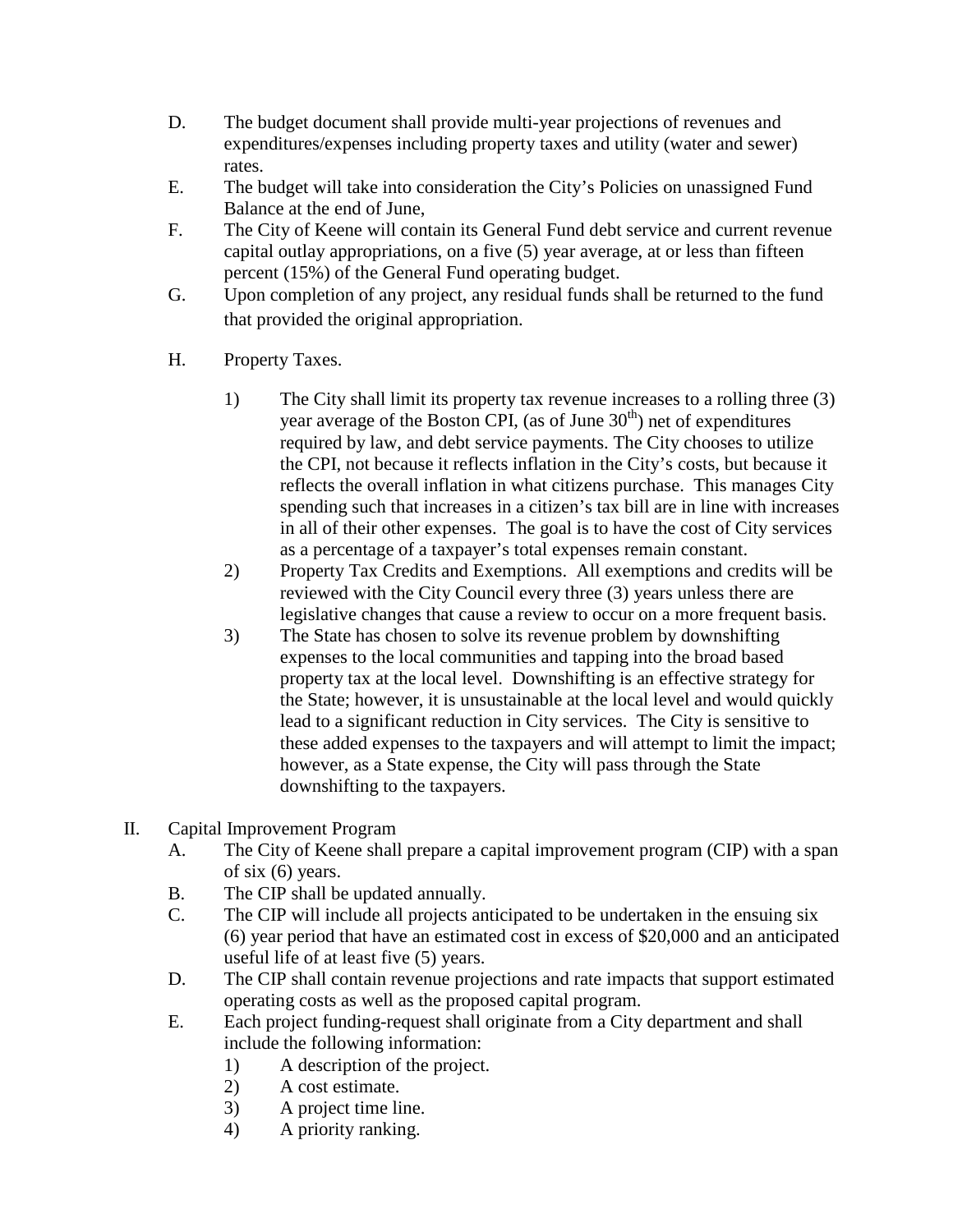- 5) An estimate of the operating budget impact.
- 6) A reference to Community Goals.
- 7) A reference to Master Plans.
- F. The CIP shall be reviewed by the Finance, Organization and Personnel Committee and the Planning Board.
- G. The CIP will be the subject of a public hearing before adoption.
- H. The funding requests in the first year of the adopted CIP will be included in the next annual budget document.
- I. Upon project completion, any residual funds shall be returned to the fund that provided the original appropriation unless otherwise directed by the City Council.

## **PART 2 - Financial Policies**

- I. Fund Structure
	- A. All funds are intended to be self-supporting, with no subsidies from one fund to another required for operations or capital outlay.
	- B. The City will continue to conduct its financial activities through the use of the following funds:
		- 1) Governmental Funds
			- a) General Fund shall be used to account for those governmental activities that are not recorded in one of the other City Funds.
			- b) Special Revenue Funds:
				- i. Grants Fund shall be used for those activities that are funded in part or in whole by contributions from other entities.
				- ii. Parking Fund shall be used to account for the operations, maintenance and capital outlay needs of the municipal parking areas.
				- iii. PC Replacement Fund shall be used to account for the on-going replacement of PC's, certain peripherals, and desk top software utilized by all City departments.
				- iv. Solid Waste Fund shall be used to account for the activities of the transfer and recycling operations and for post-closure costs associated with the landfill.
			- c) Capital Projects Fund shall be used to account for the capital projects funded by any of the governmental funds.
		- 2) Proprietary Funds
			- a) Enterprise Funds
				- i. Sewer Fund shall be used to account for the operations, maintenance, and capital outlay needs of the sewer collection and treatment systems.
				- ii. Water Fund shall be used to account for the operations, maintenance, and capital outlay needs of the water treatment and distribution systems.
		- 3) Internal Service Funds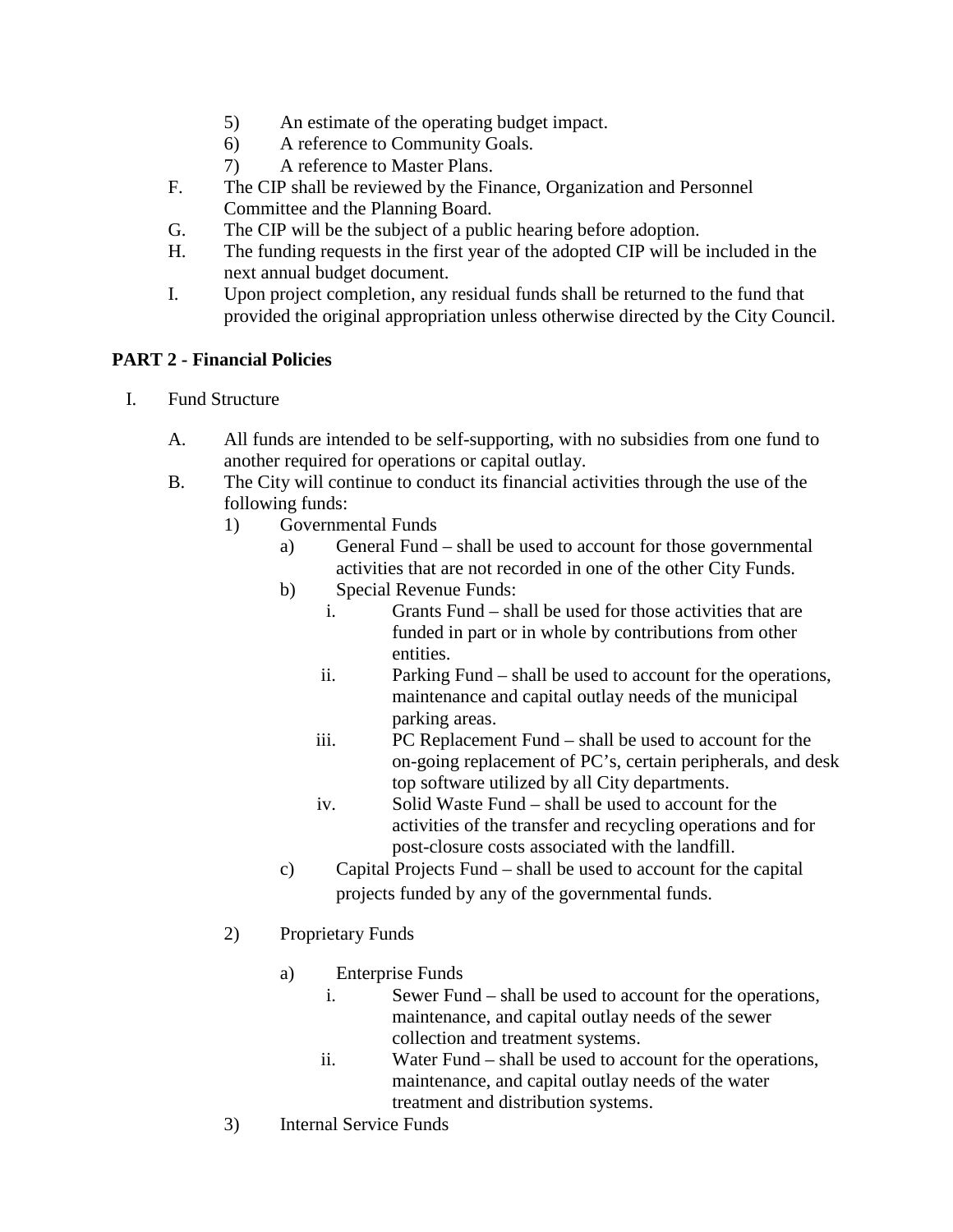- a) Equipment Fund shall be used to account for the operations, maintenance, and capital outlay needs of fleet services.
- II. Revenues
	- A. One-time revenues. One-time revenues will only be applied toward one-time expenditures; they will not be used to finance on-going programs or services. Ongoing revenues should be equal to, or greater than, on-going expenditures.
	- B. Diversity. The City will diversify its revenues by maximizing the use of nonproperty tax revenues such as payments in lieu of taxes and user fees and charges.
	- C. Designation of Revenues.
		- 1) Each year, the City shall designate and set aside \$25,000 for conservation purposes, funded through the allocation of the Land Use Change Tax (LUCT). If the prior years' LUCT revenues are less than \$25,000, the General Fund will provide the difference from general revenues to ensure an annual contribution of \$25,000. Additionally, in the years when the LUCT revenues exceed \$25,000, fifty percent (50%) of the amount over \$25,000 will be designated for conservation purposes, with the total annual designation not to exceed \$100,000. Expenditure of funds to be made upon approval of the City Council. Balance of said sum not to exceed \$500,000.
		- 2) Direct reimbursements from other entities shall be used to offset the appropriate City expense.
		- 3) Except for the provisions stated above, or as provided otherwise by Federal, State law, or by local Code of Ordinances, no unanticipated revenues shall be designated for a specific purpose(s) unless directed by the City Council.
- III. Fees and Charges
	- A. Certain services provided by the City of Keene will be assigned a fee or charge for the users of the service, dependent upon how the community benefits from the provision of those services.
		- 1) In the event that the benefit is community-wide there will be no user fee or charge assessed.
		- 2) In the event that the service benefits a finite and definable sector of the community then that group will be assessed a fee or charge for provision of the service.
	- B. Cost Recovery
		- 1) Cost recovery goals should be based on the total cost of delivering the service, including direct costs, departmental administration costs, and organization-wide support costs (e.g. accounting, human resources, data processing, insurance, vehicle maintenance).
		- 2) Fees and Charges will be set at something less than full cost recovery when:
			- a) A high level of cost recovery will negatively impact the delivery of service to low-income groups.
			- b) Collecting the fees and charges is not cost effective.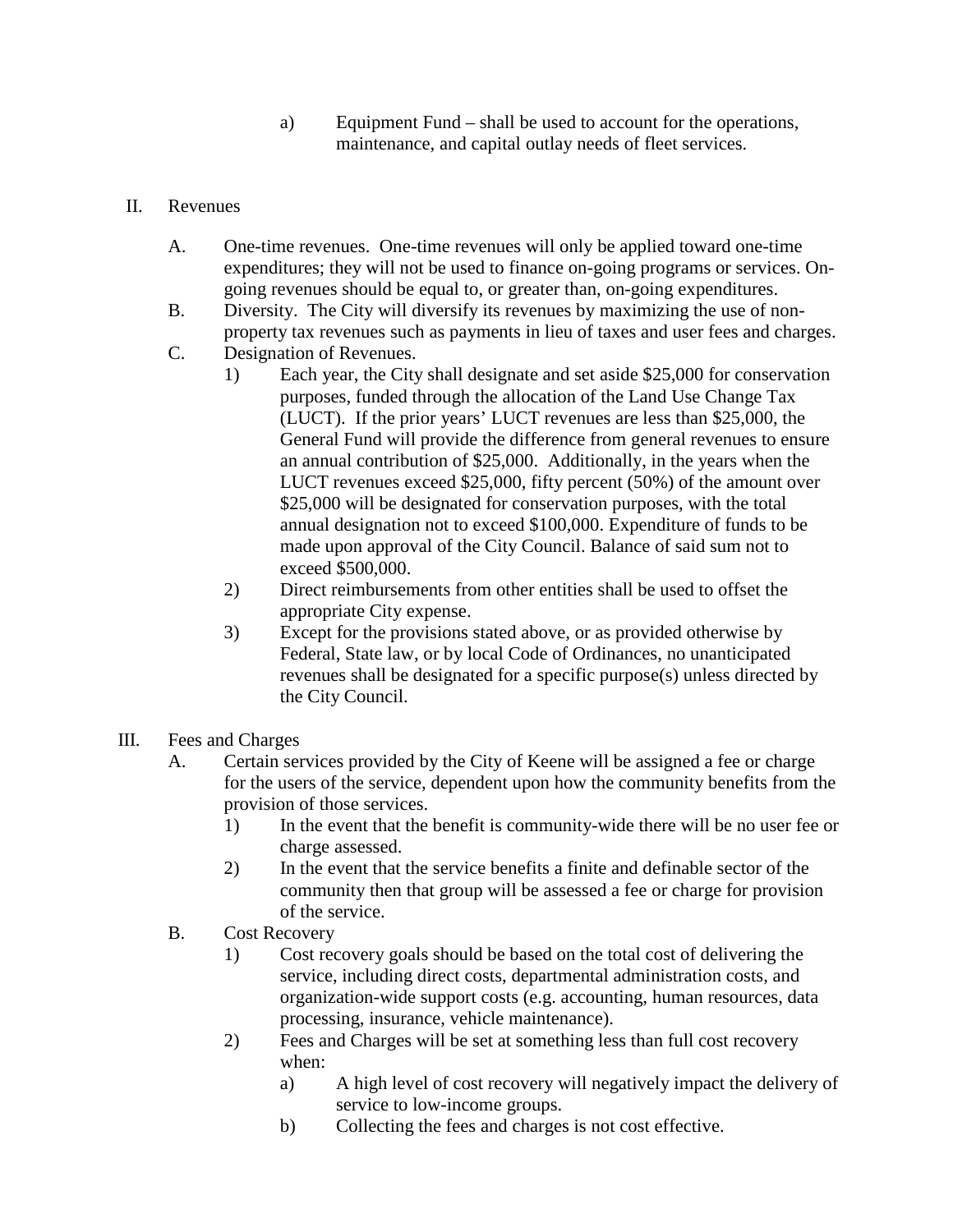- c) There is no intended relationship between the amount paid and the benefit received (e.g. social service programs).
- d) There is no intent to limit the use of the service (e.g. access to parks and playgrounds).
- e) Collecting the fees would discourage compliance with regulatory requirements and adherence to said requirements is self-identified, and as such, failure to comply would not be readily detected by the City of Keene.
- 3) Fees and Charges will be set at, or above, full cost recovery when:
	- a) The service is also provided, or could be provided, by the private sector.
	- b) The use of the service is discouraged (e.g. fire or police responses to false alarms).
	- c) The service is regulatory in nature and voluntary compliance is not expected (e.g. building permits, plans review, subdivisions).
- 4) Ambulance:
	- a) Service fees shall be set at two hundred fifty percent (250%) above the Medicare-determined usual and customary charge.
	- b) A fee will be implemented for those instances when responses that involve the use of drugs or specialized services are provided but there is no transport.
	- c) There will be no charge for responses determined by the Fire Department to be "public assists."
- C. The method of assessing and collecting fees should be made as simple as possible in order to reduce the administrative and support costs of collection.
- D. The City will periodically utilize the services of a collection agency when all other reasonable efforts to collect fees and fines have been exhausted; fees for such services to be paid from amounts collected.
- E. Rate structures should be sensitive to the market price for comparable services in the private sector or other public sector entities.
- F. All fees and charges shall be adopted by the City Council.
- G. Fees and charges shall be reviewed in accordance with a schedule developed by the City Manager that has each fee reviewed biannually. Recommended changes will be reviewed and approved by the City Council.
- IV. Debt
	- A. The City of Keene will periodically incur debt to finance capital projects. All issuances of debt are subject to State of New Hampshire Statutes, RSA 34 and 162-K.
	- B. Debt may be issued to fund projects with a public purpose of a lasting nature or as otherwise allowed by State law.
	- C. Debt will not be issued to provide for the payment of expenses for current maintenance and operation except as otherwise provided by law.
	- D. The City of Keene shall not incur debt that exceeds any limits set by State law.
	- E. All bonds shall be authorized by resolution of the City Council and require a twothirds  $(2/3)$  vote.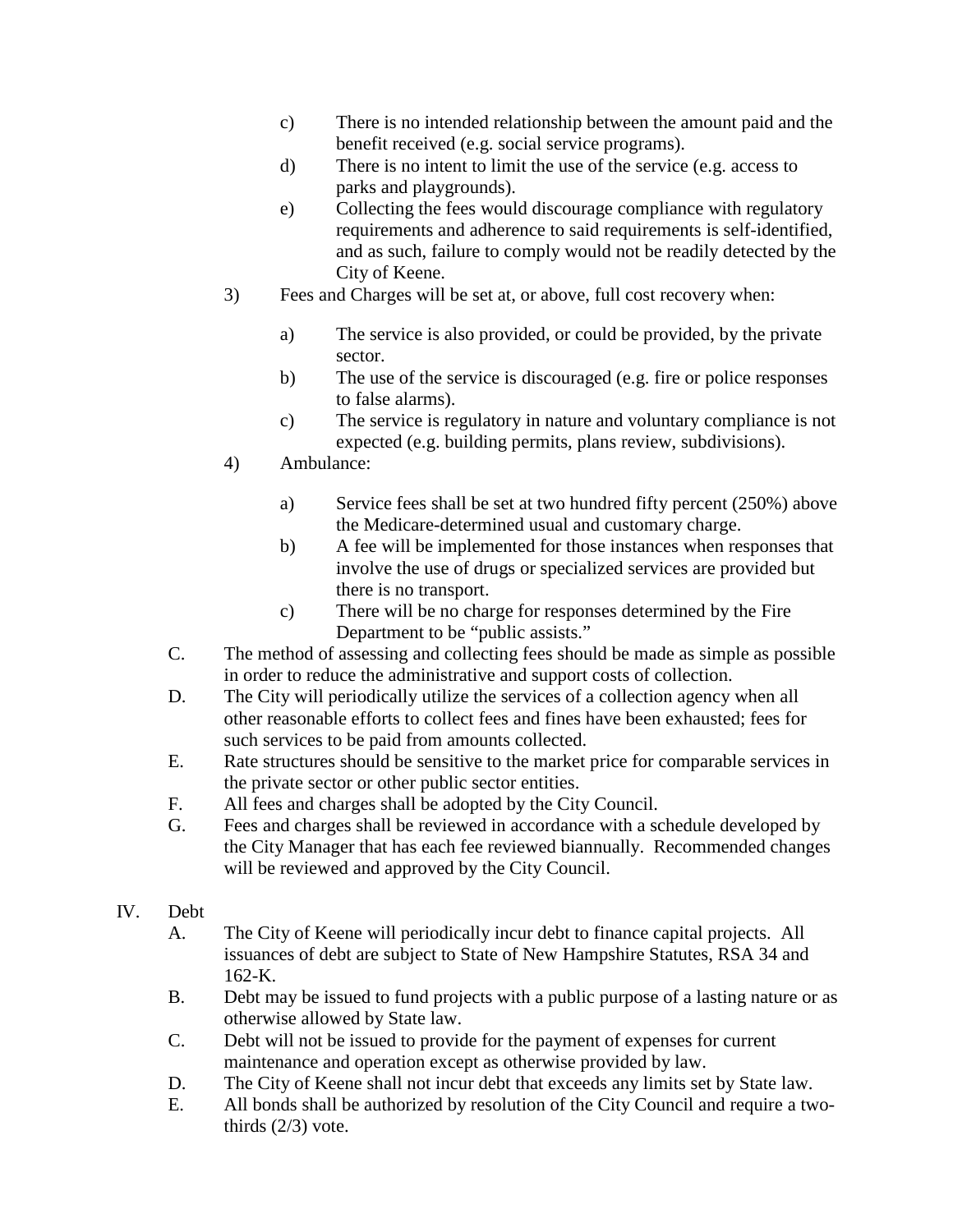- F. The City of Keene may use the services of a financial advisor to assist in preparing for, and executing, any sale of bonds. Said services shall be obtained as the result of a Request for Proposals (RFP) process, which shall be conducted at a minimum of every five (5) years.
- G. The City of Keene shall acquire the required services of bond counsel as the result of a Request for Proposals (RFP) process, which shall be conducted at a minimum of every five (5) years.
- H. Form. The City of Keene issues three types of bonds:
	- 1) General Obligation Bonds repayment is backed by the full taxing power of the City of Keene.
	- 2) Tax Increment Financing Bonds repayment is first backed by the revenue stream generated by increased revenues created within an established Tax Increment Financing District. To the extent that the increased revenues created within the district are not adequate, the repayment of the bonds would then be backed by the full taxing power of the City of Keene.
	- 3) Refunding Bonds these bonds are issued to refinance outstanding bonds before their term in order to either remove restrictions on the original bonds and/or to take advantage of lower interest rates. Repayment is backed by the full taxing power of the City of Keene.
- I. Competitive sale is the preferred method of sale; however, negotiated sales may occur for a current or advance refunding, or for other appropriate reasons.
- J. Term.
	- 1) Debt will be incurred only for projects with a useful life of at least five (5) years.
	- 2) The term of any debt incurred by the City shall be limited to no greater than the expected useful life of the improvement.
- K. The use of short-term financing, lease, or lease-purchase agreements shall be kept to a minimum.
- L. Other funding sources to the extent they are available, the City of Keene will actively pursue:
	- 1) Grants that reduce the City's initial investment in project/improvement.
	- 2) Grants that contribute to the on-going debt service for city project(s).
	- 3) Other financing tools such as tax credits that leverage the City's initial investment in a project.
- V. Capital Assets
	- A. Capitalization of equipment, buildings, land and improvements other than buildings (if one or more of the following criteria are met):
		- 1) Cost (if known) or fair market value is greater than or equal to \$5,000 and useful life is greater than one (1) year for new or replacement items.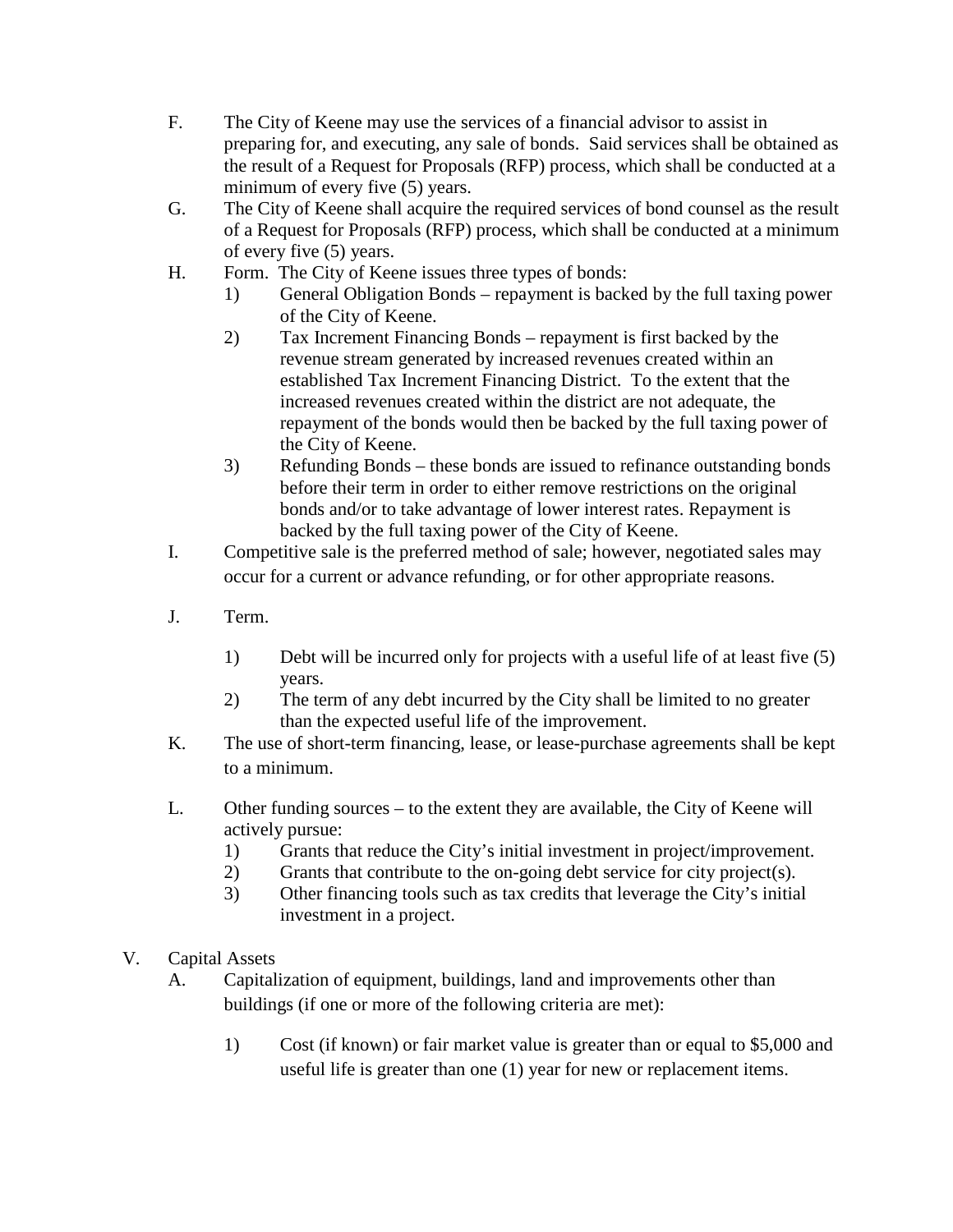- 2) In the case of modifications and upgrades, cost is greater than or equal to \$5,000 for equipment, and \$10,000 for buildings and other improvements and the changes accomplish one or more of the following:
	- a) Prolongs the useful life of the asset
	- b) Adapts the asset to a new or different use
	- c) Substantially increases the value of the asset
	- d) Does not substantially replace a current asset
- 3) All land acquisitions will be capitalized at cost (if known) or fair market value.
- 4) The total cost of placing an asset into service condition will be capitalized.
- B. Capitalization of infrastructure
	- 1) Cost greater than or equal to \$10,000, and useful life greater than five (5) years.
	- 2) The depreciation approach will be utilized for the reporting of all infrastructure.
- C. Depreciation: straight-line depreciation will be used to depreciate all depreciable capital assets over the estimated useful life of each asset, as determined by industry standards.
- D. Asset Classification: assets will be recorded within broad asset groups (e.g. land, buildings, etc.).
- E. Budgeting: the budgeting of capital assets will be in a manner that will facilitate the identification and recording of the asset in accordance with this policy.
- VI. Fund Balance Classification Policies and Procedures
	- A. Fund Balance: Fund balance represents the difference between current assets and liabilities and shall be comprised of non-spendable, restricted, committed, assigned, and unassigned amounts defined as follows:
		- 1) Non-spendable fund balance includes amounts that are not in spendable form such as inventory or prepaid expenses or are required to be maintained intact such as perpetual care or the principal of an endowment fund.
		- 2) Restricted fund balance includes amounts that can only be spent for specific purposes stipulated by external resource providers such as grantors or, as in the case of special revenue funds, as established through enabling legislation.
		- 3) Committed fund balance includes amounts that can be reported and expended as a result of motions passed by the highest decision making authority, the City Council.
		- 4) Assigned fund balance includes amounts to be used for specific purposes including encumbrances and authorized carry forwards or fund balance to be used in the subsequent fiscal year.
		- 5) Unassigned fund balance includes amounts that are not obligated or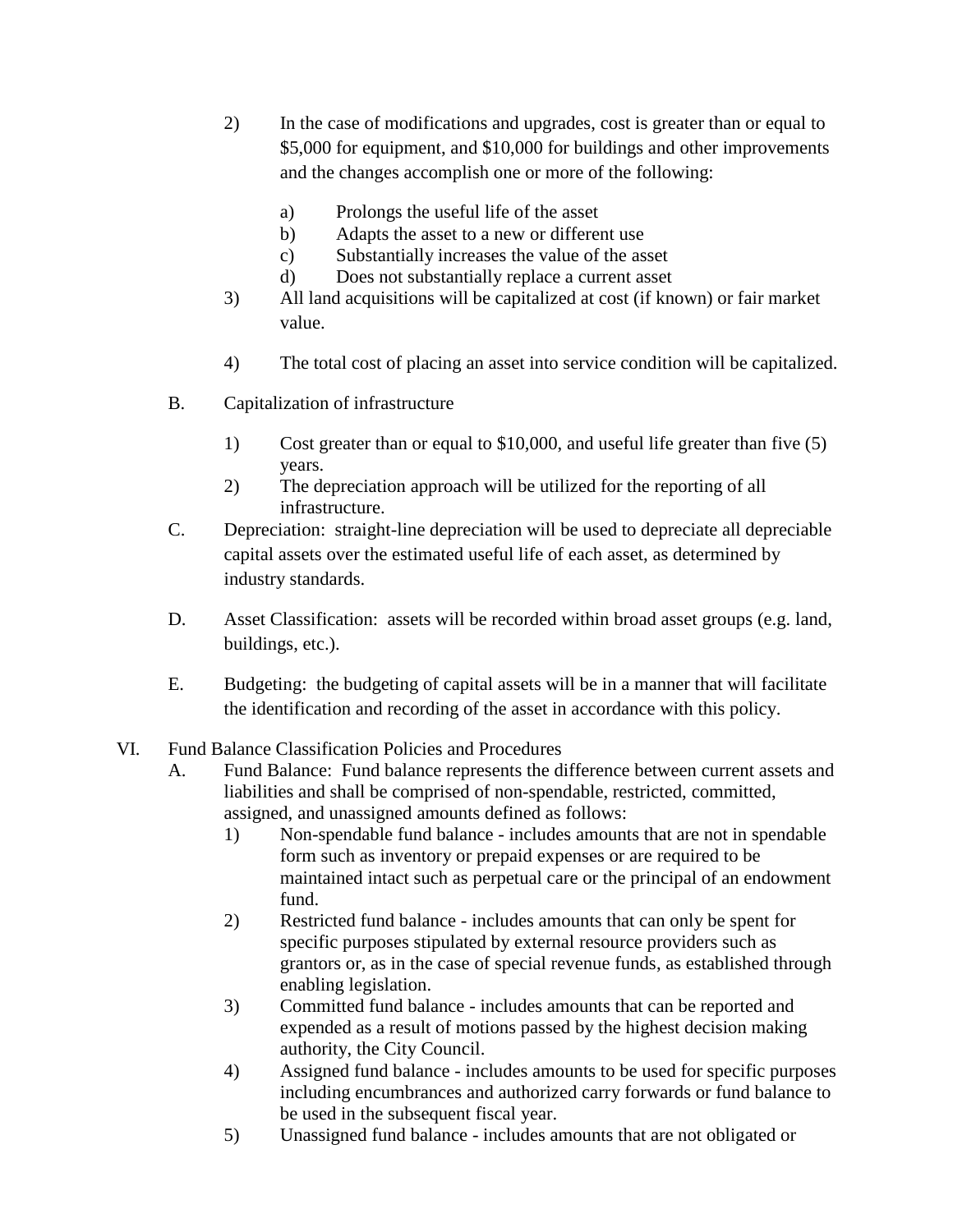specifically designated and is available in future periods.

- B. Spending Prioritization: when an expenditure is incurred that would qualify for payment from multiple fund balance types, the City uses the following order to liquidate liabilities: restricted, committed, assigned, and unassigned.
- C. Net assets: net assets represent the difference between assets and liabilities. Net assets invested in capital assets, net of related debt, consists of capital assets, net of accumulated depreciation, reduced by the outstanding balances of any borrowing used for the acquisition, construction, or improvement of those assets. Net assets are reported as restricted when there are limitations imposed on their use either through enabling legislation adopted by the City or through external restrictions imposed by creditors, grantors, laws or regulations, or other governments. All other net assets are reported as unrestricted.
- VII. Stabilization Funds
	- A. Unassigned Fund Balance.
		- 1) That portion of available funds within each fund that can be used to offset emergency expenditures, a downturn in collection of significant revenues, or other unforeseen events.
			- a) Unassigned fund balance for the General Fund will be maintained at between seven percent (7%) and ten percent (10%) of the sum of the total of the General Fund annual operating budget and the property tax commitment for the school (both local and State) and the county.
			- b) Fund balances in all other budgeted funds should be maintained at between five percent (5%) and fifteen percent (15%) of the annual operating budget for that fund.
	- B. Self-funded health insurance.
		- 1) The City shall retain funds for its self-funded health insurance program. The intended purposes for these funds are to provide a measure to smooth rate fluctuations, to accommodate an unforeseen increase in claims, and to provide financial protection from run-out costs in the event the City moves toward a fully insured plan. The amount retained shall not exceed three (3) months of estimated claim costs.
	- C. Capital Reserves.
		- 1) Capital Reserves, classified as committed funds, are reserves established under State of New Hampshire law, invested by the Trustees of Trust Funds, for several purposes that include the construction, reconstruction, or acquisition of a specific capital improvement, or the acquisition of a specific item or of specific items of equipment, or other purposes identified in NH RSA 34, relating to Capital Reserve Funds for Cities.
		- 2) The City of Keene has established the following capital reserves:
			- a) Fire Equipment Capital Reserve for the acquisition or significant rehabilitation of fire apparatus.
			- b) Ambulance Capital Reserve for the acquisition or significant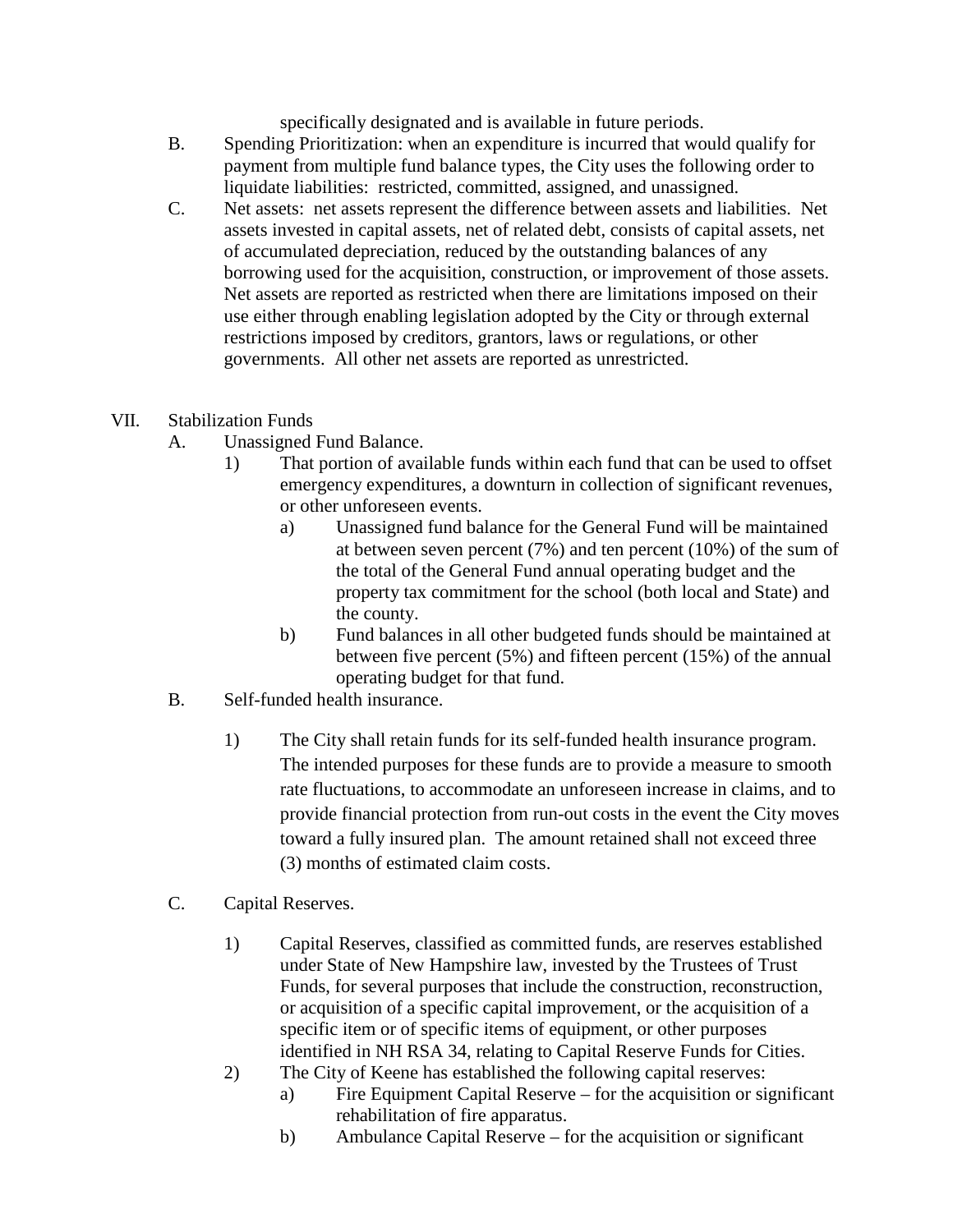rehabilitation of ambulances

- c) Intersection Improvements Capital Reserve for the rehabilitation or reconstruction of existing intersections.
- d) Hazardous Waste Site Capital Reserve for the clean-up, mitigation and testing associated with the Old City Landfill located at 580 Main Street.
- e) Transfer/Recycling Center Capital Reserve for the repair and replacement of existing infrastructure, systems, and equipment.
- f) City Hall Parking Deck Capital Reserve for the repair and replacement of existing infrastructure, systems and equipment.
- g) Wells Street Parking Facility Capital Reserve for the repair and replacement of existing infrastructure, systems, and equipment.
- h) Landfill Closure Capital Reserve for the closure and postclosure costs associated with the City Landfill located at Route 12 North.
- i) Wastewater Treatment Plant Capital Reserve for the repair and replacement of major components of plant, including equipment and building.
- j) Martel Court Pumping Station Capital Reserve for the repair and replacement of major components of station, including equipment building.
- k) Sewer Infrastructure Capital Reserve for the repair and replacement of existing infrastructure, systems and equipment including pump stations and the collection system.
- l) Water Treatment Facility Capital Reserve for the repair and replacement of major components of facility including pumps, controls, chemical systems, etc., and building components.
- m) Water Infrastructure Capital Reserve for the repair and replacement of major components of existing infrastructure, systems and equipment including wells, lift stations, tanks, etc., and the distribution system.
- n) Fleet Equipment Capital Reserve for the replacement of vehicles and equipment under the management of Fleet Services.
- o) Bridge Capital Reserve for the construction, reconstruction, and rehabilitation of bridges.
- p) Downtown Infrastructure and Facility Improvement Capital Reserve – for infrastructure and facility improvements in the downtown.
- q) Transportation Improvements Capital Reserve to fund, wholly or in part, improvements in the transportation system including roads, bridges, bicycle and pedestrian facilities, and intermodal facilities, except for parking.
- VIII. Deposits of Excess Funds
	- A. Objectives (in priority order):
		- 1) Safety the safety of principal is the foremost objective.
		- 2) Liquidity investments shall remain sufficiently liquid to meet the